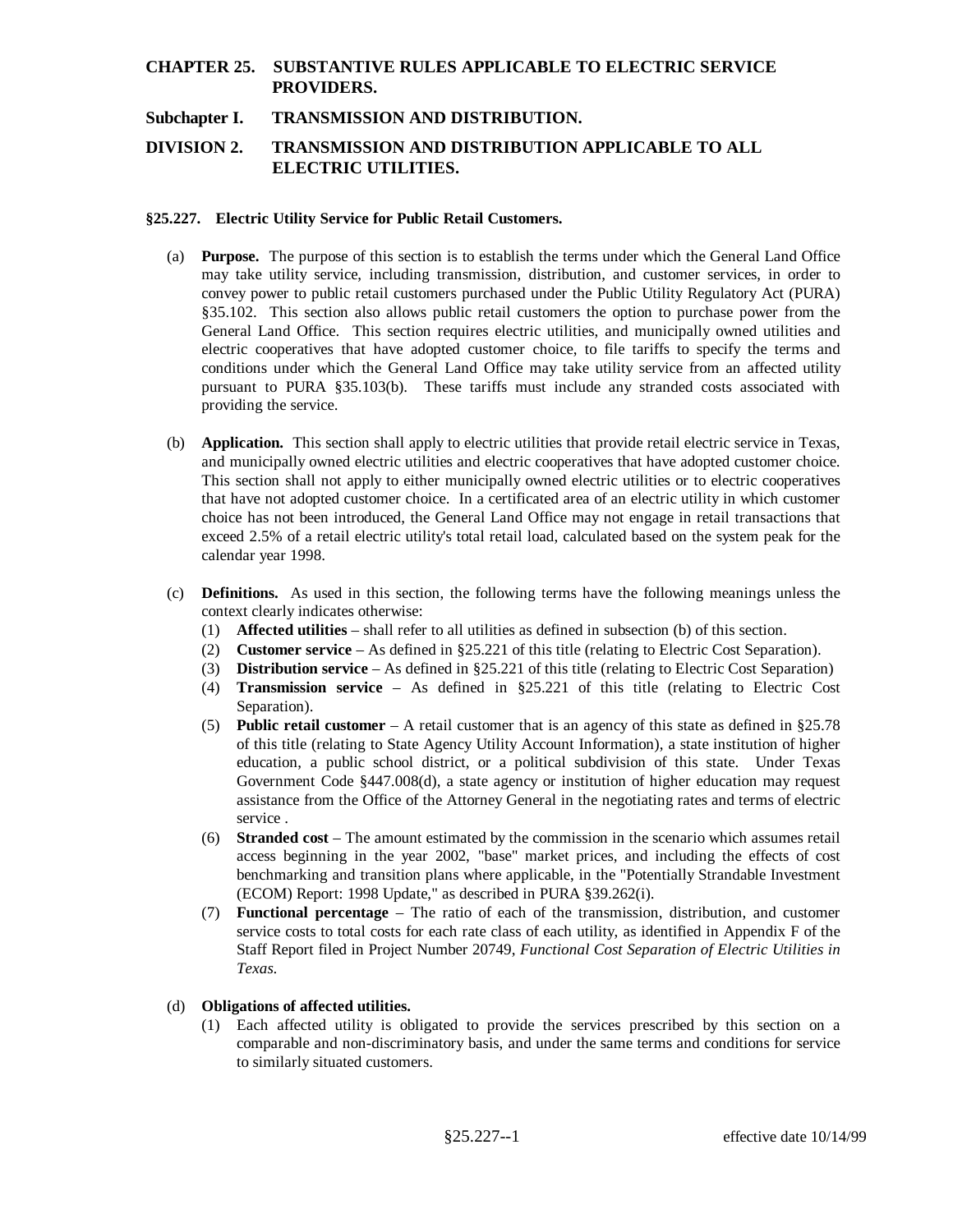# **CHAPTER 25. SUBSTANTIVE RULES APPLICABLE TO ELECTRIC SERVICE PROVIDERS.**

## **Subchapter I. TRANSMISSION AND DISTRIBUTION.**

# **DIVISION 2. TRANSMISSION AND DISTRIBUTION APPLICABLE TO ALL ELECTRIC UTILITIES.**

(2) Each affected utility's obligations shall include, but are not limited to, the obligation to extend electric service to new locations.

### **§25.227(d) continued**

(3) The affected utility shall provide to the General Land Office within three business days of collection all demand and/or energy consumption readings applicable to each public retail customer to which the General Land Office conveys power. This information is subject to any protections of the Public Information Act, Texas Government Code, Chapter 552.

### (e) **Filing requirements.**

- (1) Upon a request for service pursuant to this section by the General Land Office, an affected utility shall file a tariff to implement the provisions of this section not later than 15 days from the date of the request. The proposed tariffs of electric utilities shall comply with subsection (f) of this section, and with the commission's standard tariff format for this section. As part of this filing, electric utilities shall provide all supporting workpapers and documents used in the calculation of the power delivery charge and the competition transition charge.
- (2) The commission shall approve or deny a proposed tariff filed by an electric utility under this section within 30 days of filing. A proposed tariff may be approved on an interim basis, subject to refund or surcharge, prior to final approval.
- (f) **Tariff requirements.** Each tariff of an electric utility shall contain the following provisions listed in paragraphs (1) through (8) of this subsection. Paragraph (8) of this subsection shall apply to all affected utilities as defined in subsection (b) of this section.
	- (1) **Power delivery charge**. The sum of the transmission, distribution, and customer services charges established under this section. No credits shall be made to the power delivery charge, except for credits related to transmission-level service and billing and customer service, as provided in paragraphs (5) and (6) of this subsection.
	- (2) **Transmission charge.** A charge for transmission service as established in subsection (h) of this section. A separate charge shall be listed for each rate class.
	- (3) **Distribution charge.** A charge for distribution service as established in subsection (h) of this section. A separate charge shall be listed for each rate class.
	- (4) **Customer service charge.** A charge for retail customer service equal to the sum of the metering and billing and the tariff administration, energy services, and other customer service charges as established in subsection (h) of this section. A separate charge shall be listed for each rate class.
	- (5) **Transmission-level service credit.** A credit equal to the distribution charge, to be applied to the power delivery charge for public retail customers that take electric service at transmission voltage. This credit shall apply only in the event an affected utility does not have a commission-approved tariff for electric service at transmission voltage.
	- (6) **Billing and customer service credit.** A credit equal to the tariff administration, energy services, and other customer services portion of the customer service rate, which shall be applied to the power delivery charge if the affected utility does not bill the public retail customer directly on behalf of the General Land Office.
	- (7) **Competition transition charge**. A charge as established in subsection (g) of this section for the recovery of stranded costs associated with providing the service.
	- (8) **Terms and conditions**. Terms and conditions shall be consistent with the existing bundled rate tariffs.